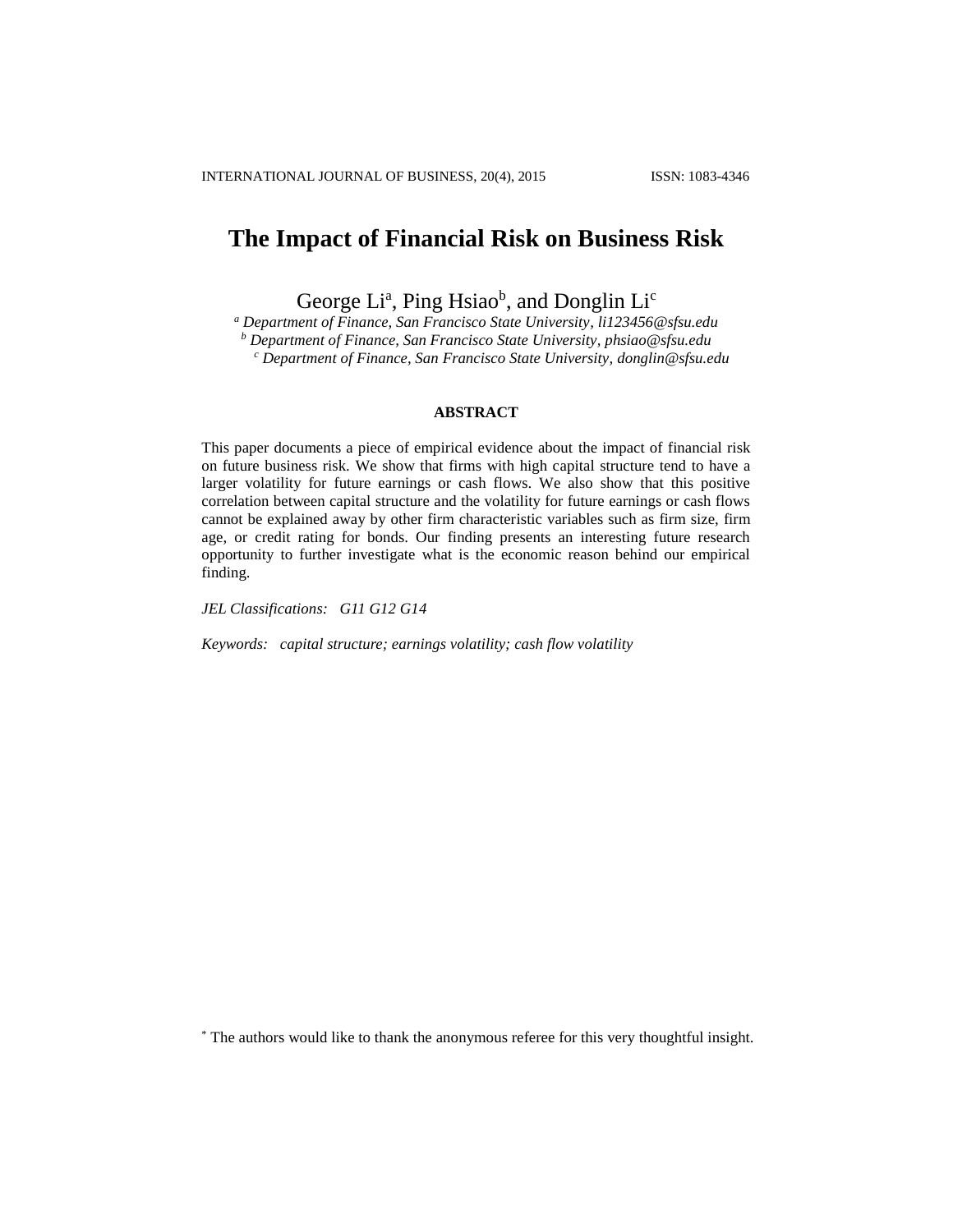#### **I. INTRODUCTION**

Capital structure refers to the mix of debt and equity that are issued by firms to raise funds for taking projects, and is often measured by the ratio of debt to firm value or the ratio of debt to asset. Thus, the higher the capital structure of a firm, the more debt the firm tends to have. On the other hand, when a firm issues debt to raise funds for taking projects, financial risk such as bankruptcy is introduced. Therefore, the higher the capital structure, the more financial risk the firm tends to bear. While there is a lot of studies about capital structure and its impact on asset prices, it is unclear whether or not capital structure and its associated financial risk can affect business risk or the risk of the projects taken by a firm.

In this paper, we directly study the impact of capital structure on the volatility for future earnings or cash flows. Since the volatility for future earnings or cash flows is directly related to business risk or the risk of the projects taken by a firm, this study will help shed light on the impact of financial risk on business risk. We use two ways to represent capital structure. The first way is to use the ratio of a firm's debt to asset, and the second the ratio of debt to firm value, where firm value is equal debt plus the book value of equity. The use of these two different measurements of capital structure aims to provide a clear picture on the impact of capital structure on the risk of projects taken by a firm.

The motivation of our study for the impact of capital structure on project risk stems from the following three reasons. First, capital structure and the related question of what is the optimal amount of debt a firm should have are extensively studied in corporate finance. On the other hand, capital investment is also an important research topic in corporate finance. Therefore, the examination of the impact of capital structure on future capital investment links the studies in these two areas. Second, while previous research extensively examines capital structure and its impact on asset prices, it don't address the impact of capital structure on future capital investment, i.e., the impact of capital structure on the volatility for future earnings or cash flows. Third, there are no any empirical studies that focus on the impact of capital structure on capital investment or the impact of financial risk on business risk. Thus our study is the first attempt in this direction.

We regress the volatility for future earnings or cash flows on capital structure and other firm characteristic variables such as firm size, firm age and bond credit rating. Regardless of how capital structure is represented, we all find out that capital structure has a significant impact on the volatility for future earnings or cash flows. Specifically, the volatility for future earnings or cash flows increases with capital structure, or future business risk increases with financial risk. This empirical result implies that firms with high capital structure are more likely to take very risky projects so that future earnings or cash flows become more volatile. This empirical result is also interesting since it provides a brand new perspective on the relationship between financial risk and business risk. It is a well-known fact that business risk affects financial risk. More specifically, other things being the same, the firms with a larger business risk such as more volatile future earnings or cash flows tend to have a larger financial risk than the firms with a lower business risk. But on the other hand, in the finance literature related to capital structure, little is known about whether or not financial risk can affect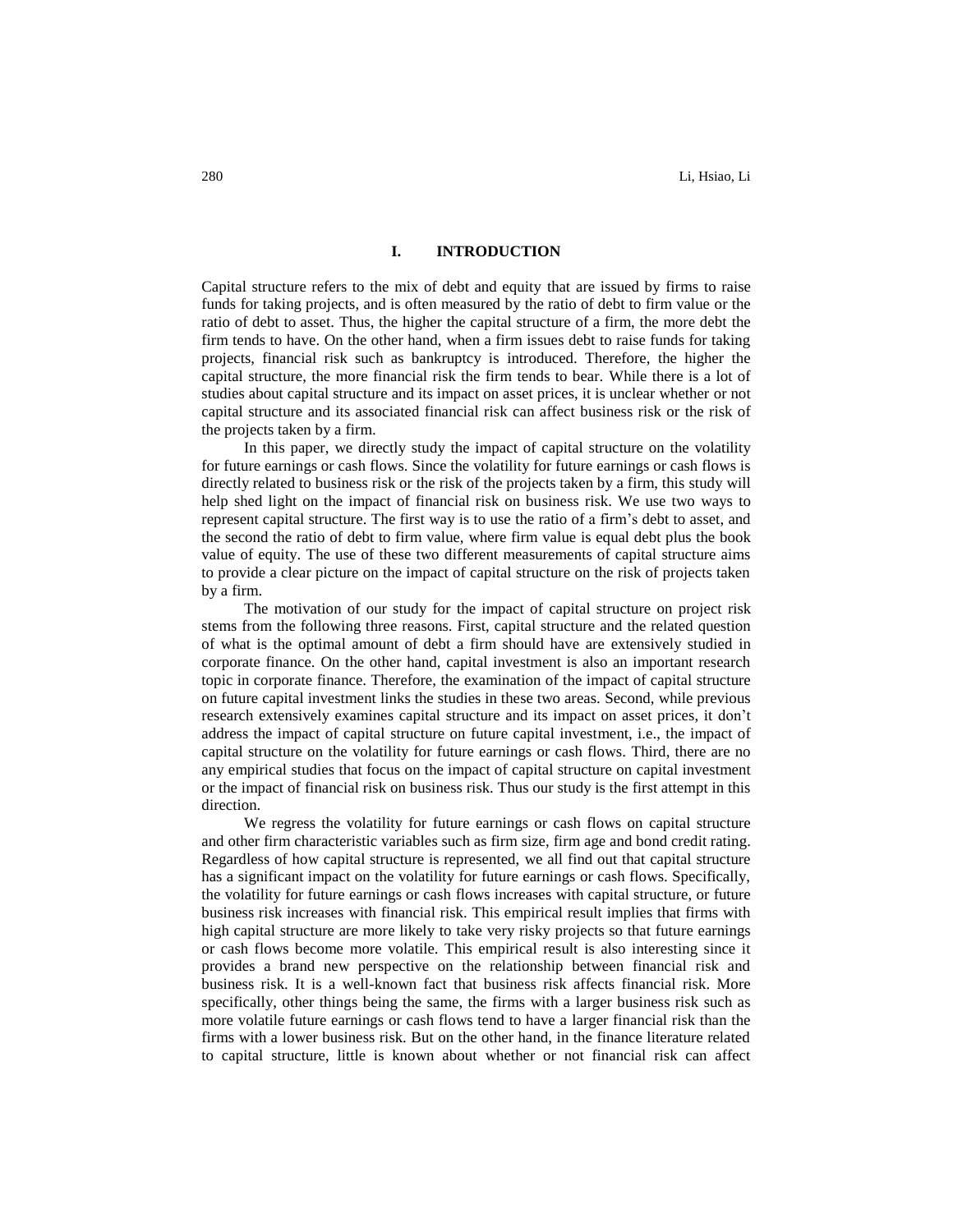business risk. Therefore, it is in this perspective that our empirical result is very interesting, since it shows that financial risk can also affect business risk.

We also find out that the relationship between capital structure and the volatility for future earnings or cash flows cannot be explained away by other firm characteristic variables such as firm size, firm age, and the S&P credit rating for long-term corporate bonds.

While it is interesting to know that financial risk can affect future business risk, it is more interesting to find out what is the economic reason behind our empirical finding. In this paper, we present one possible explanation for our empirical finding. It is just a possible explanation since further empirical investigation is required to confirm whether or not it is the true economic reason behind our empirical finding obtained in this paper. Our empirical finding is possibly related to agency theory, which argues that after a lot of debt is issued, firms have incentive to take more risky projects to increase the volatility in firm value such that equity value is increased but debt value decreased. Thus wealth is transferred from debtholders to shareholders. More specifically, as in Merton (1973), shareholders are the owners of a firm and thus hold a call option on firm value, which is also asset value when corporate tax is not considered; on the other hand, when debtholders lend their money to a firm, they seem to sell shareholders a put option on firm value, and the value of the risky debt is the value of risk-free debt minus the value of this put option. Smith and Warner (1979), Jensen and Meckling (1976) and Galai and Masulis (1976) also point out that once debt is in place, financial managers representing shareholders have an incentive to take more risky projects such that the volatility for future earnings or cash flows will increase and firm value will become more volatile. The increased volatility in firm value raises the value for both the call and put options, a result that shareholders' value is increased but debtholders' value decreased. Therefore, firms with high capital structure are more likely to take very risky projects to transfer wealth from debtholders to shareholders.

While our empirical finding is possibly related to agency theory, the finding in this study cannot be regarded as a piece of empirical evidence that directly or indirectly supports agency theory. It should be emphasized that if rational bond investors know in advance that their money lent to a firm will be "stolen" in part by financial managers, they will certainly put some conditions, terms or constraints in the bond covenant or in the contract for financial managers to prevent this wealth-transfer from happening. Therefore, to pin down whether or not wealth-transfer is the reason for financial managers to take more risky projects when firms have a lot of debt in place, we need to control for the variables or factors that are related to bond covenants and contracts for financial managers. Unfortunately, since we don't have access to these data, we didn't control for these variables in our analysis. Thus, this possible explanation does not provide a definite answer to the economic intuition behind our empirical finding, but presents a valuable empirical research opportunity to further investigate whether or not financial managers are still likely to take more risky projects once all related variables or factors are controlled for.

Since capital structure is an important research topic in corporate finance, it has been extensively studied in the literature. A very partial list of these studies includes Adami et al. (2015), Ahmeti and Prenaj (2015), Lazzati and Menichini (2015), Graham and Leary (2011), Bessembinder et al. (2009), Billett et al. (2005), Rajan and Zingales (1995), Titman and Wessels (1988), Jensen (1986), Smith and Warner (1979), Myers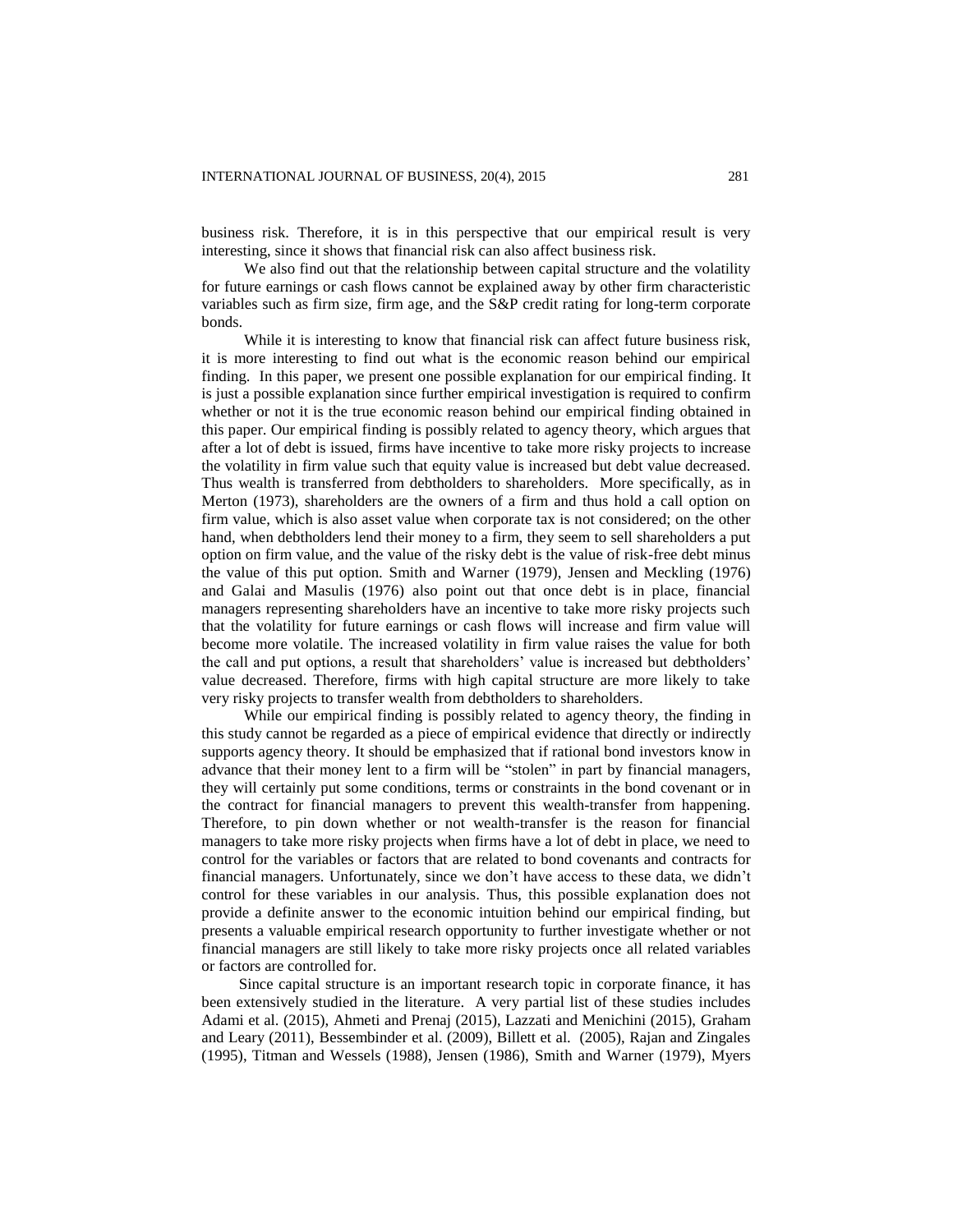(1977), Ross (1977), Galai and Masulis (1976), Jensen and Meckling (1976), Merton (1974) and Modigliani and Miller (1958). While these studies examine the determinants of the optimal capital structure, the theoretical impact of capital structure on wealth transfer from debtholders to stockholders, the impact of capital structure on stock prices, and the agency costs related to capital structure, they don't address the research question in this paper. On the other hand, there is also a very large body of literature for capital investment. Here is a very short list of studies in this field: Li et al. (2012), Titman, Wei and Xie (2004), Hirshleifer et al. (2004), and Sloan (1996). Similarly, these studies don't address the impact of capital structure on capital investment.

The organization of the rest of the paper is as follows. In the next section, we discuss our data and the basic statistics for all the variables used in this study. In Section III, we present our empirical results about the impact of capital structure on the volatility for future earnings or cash flows. The possible economic intuition for our empirical results is discussed in Section IV, and in Section V we make conclusions.

#### **II. DATA AND BASIC RESULTS**

Our sample includes all firms listed on the NYSE, AMEX, and NASDAQ from January 1965 to December 2009 with at least one year of data for the stock price. Our sample excludes the firm that is a prime, a closed-end fund, a real estate debt ratio trust (REIT), an American Depository Receipt (ADR), or a foreign stock. In addition, our sample excludes stocks whose price was less than five dollars.

We use two different ways to represent capital structure. The first way is to use the ratio of debt to asset, and the second the ratio of debt to firm value, where firm value is equal to debt plus the book value of equity. The volatility for future earnings or cash flows is calculated as the volatility of the earnings per share or cash flows per share in the next five years, and then is scaled by the one-year-ago stock price per share, where the one-year-ago stock price per share is the calendar yearend stock price one year ago, earnings are the annual earnings, and cash flows are the annual operating cash flows, which are income before extraordinary items minus accruals. Therefore, at the beginning of each year, we calculate the ratio of debt to asset, the ratio of debt to firm value, and the volatility for future earnings or cash flows.

When capital structure is represented by the ratio of debt to firm value, we use book value of equity rather than the stock price or market value of equity. However, when we calculate the volatility for future earnings or cash flows, we use the one-yearago stock price. There are two reasons for using this way to separate the book value of equity from the market value of equity. First, if we use the same book value or market value of equity in the measurements of both capital structure and the volatility for future earnings or cash flows, we will automatically find out positive correlations between capital structure and volatility, even if capital structure has no impact on the volatility for future earnings or cash flows. Therefore, it is important to separate the book value of equity from the market value of equity. Otherwise we may be led to wrong conclusions.

Second, the studies by Muradoglu and Baturevich (2010), Yang et al. (2010), Welch (2004), Baker and Wurgler (2002), Hovakimian et al. (2001) and Bhandari (1988) have shown that capital structure can significantly affect not only future stock prices but also contemporaneous stock prices. Thus, if we use contemporaneous stock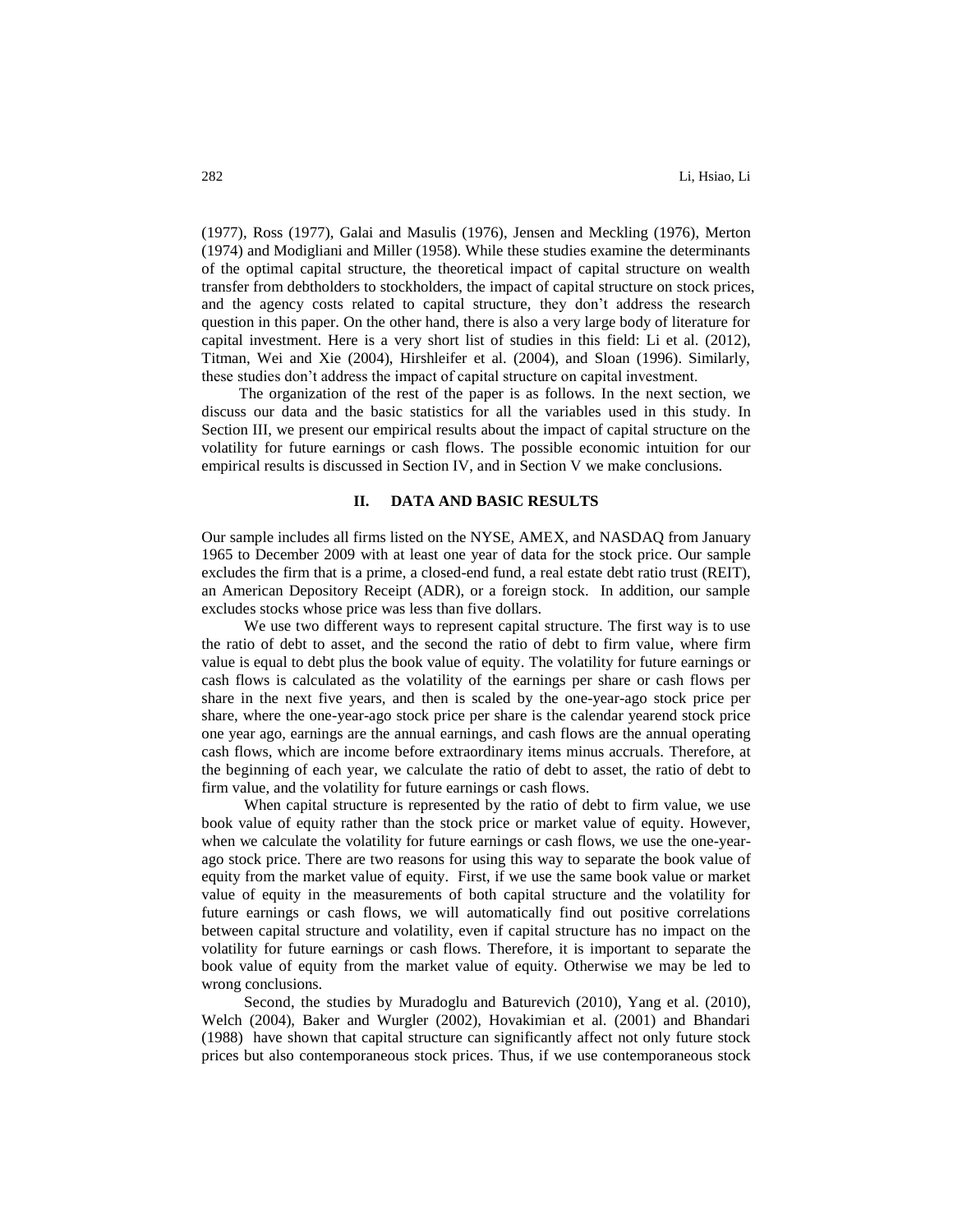prices in the measurement of the volatility for future earnings or cash flows, we may also find significant correlations between capital structure and volatility, although they may not actually have. This will tend to contaminate our investigation of the impact of capital structure on the volatility for future earnings or cash flows. As a result, we use the contemporaneous book value of equity in the representation of capital structure but the one-year-ago stock price in the calculation of the volatility for future earnings or cash flows.

The basic statistics for all the variables are presented in Table 1. As shown there, earnings volatility is smaller than cash flows volatility, since cash flows are operating cash flows, which are larger than earnings. In addition, the number of observations for earnings volatility is larger than the number of the observations for cash flows volatility, since fewer firms report cash flows than earnings. In Table 1, each stock or firm has one observation in one year. The capital structure, denoted by the ratio of debt to asset, shows the median ratio of 0.572, indicating more than half of the asset is debt. The log firm size variable is the natural logarithm of a firm's market value of equity. As shown there, the median firm size is about \$59.4 million. Firm age is the number of months after the IPO. The median age is about 12 months for the stocks in our sample. Finally, the S&P credit rating for long-term corporate bonds ranges from 2 to 27, with the triple A rating having the value (code) of 2, the triple C rating the value of 20, and the D rating of 27. The median rating for corporate bonds is about 12, which corresponds to the BBB- rating, but compared to other variables, the number of the observations is the smallest, 28596. This small number of observations for S&P credit rating indicates that many firms don't have S&P bond rating data.

This table presents simple statistics for the variables used in our study: cash flow volatility, earnings volatility, capital structure, log firm size, firm age, and S&P credit rating for bonds. The volatility for future earnings and cash flows is measured over five years (year 1 to 5) at the beginning of each year. "Earnings" are annual earnings per share over future five years scaled by the one-year-ago stock price. "Cash flows" are operating cash flows (income before extraordinary items minus accruals) per share over future five years scaled by one-year-ago stock price. Capital structure is measured by the ratio of debt to asset. Log firm size is the natural logarithm of the firm's capitalization or market value of equity in million US dollars. Firm age is the number of months after its IPO. The S&P credit rating is the code number of rating assigned by S&P for the firm's long term bond, with 2 the code number for the triple A rating, 20 the code number for the triple C rating, and 27 the code number for the single D rating.

| Simple statistics for variables |       |        |        |        |                |  |  |
|---------------------------------|-------|--------|--------|--------|----------------|--|--|
| Variables                       | O 1   | Median | 03     | StDev  | No. of<br>Ob s |  |  |
| Earnings volatility             | 0.026 | 0.056  | 0.125  | 0.176  | 114.089        |  |  |
| Cash flow volatility            | 0.050 | 0.101  | 0.212  | 0.283  | 93.552         |  |  |
| Debt / assets                   | 0.342 | 0.572  | 0.695  | 0.551  | 203,670        |  |  |
| Log firm size                   | 2.769 | 4.085  | 5.497  | 1.979  | 184.446        |  |  |
| Firm age                        | 5.833 | 11.750 | 22.750 | 15.134 | 102,049        |  |  |
| S&P credit rating               | 9     | 12     | 1.5    | 3.578  | 28,596         |  |  |

**T a b l e 1**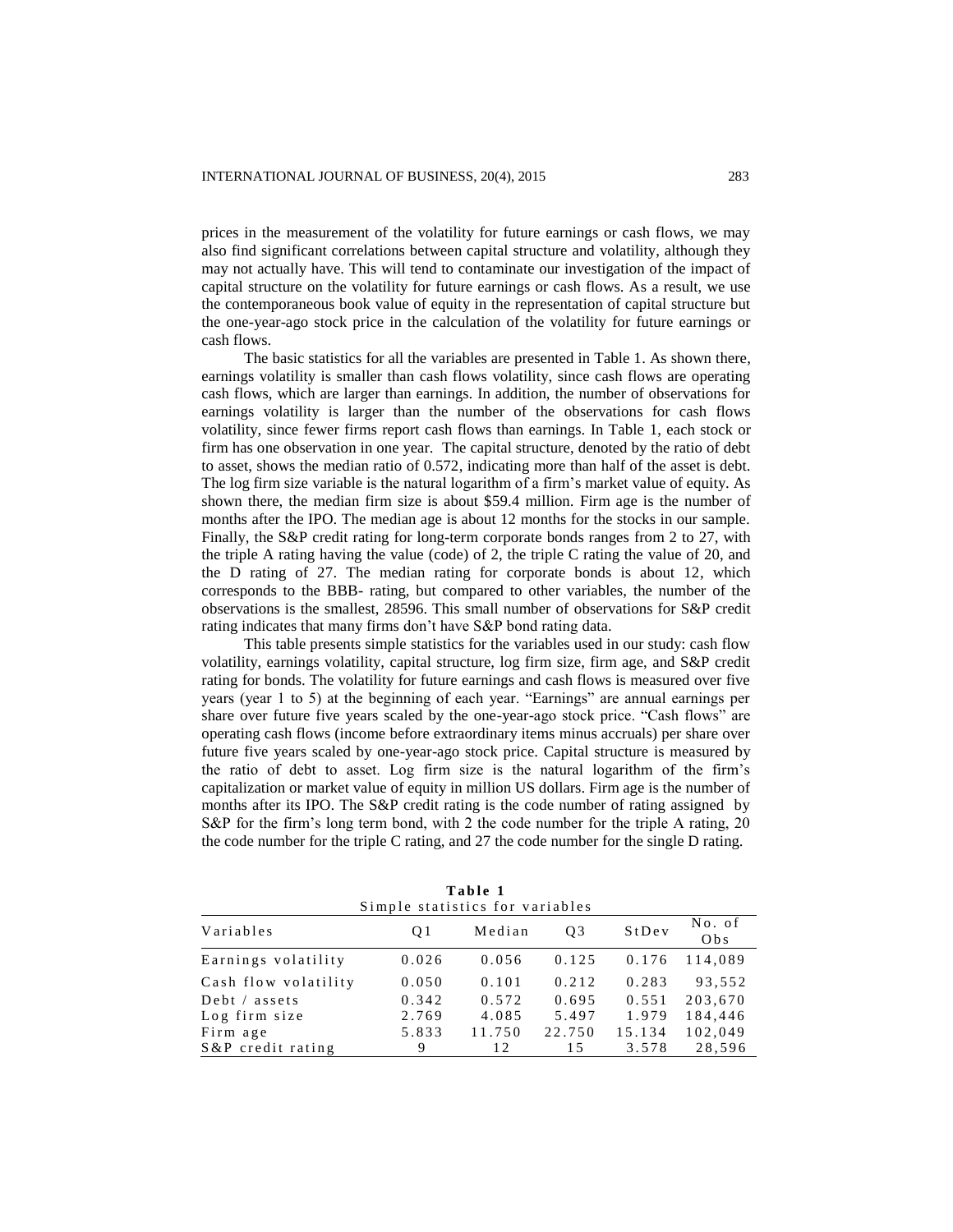| Correlation for variables |                        |                         |                    |                     |             |                           |
|---------------------------|------------------------|-------------------------|--------------------|---------------------|-------------|---------------------------|
|                           | Earnings<br>Volatility | Cash Flow<br>Volatility | $D$ ebt/<br>Assets | Log<br>Firm<br>Size | Firm<br>Age | S & P<br>Credit<br>Rating |
| Earnings<br>volatility    |                        | 0.733                   | 0.125              | $-0.393$            | $-0.132$    | 0.312                     |
| Cash flow<br>volatility   | 0.722                  |                         | 0.258              | $-0.393$            | $-0.042$    | 0.285                     |
| Debt/assets               | 0.118                  | 0.202                   |                    | $-0.003$            | 0.165       | 0.031                     |
| Log firm size             | $-0.281$               | $-0.302$                | 0.083              |                     | 0.295       | $-0.319$                  |
| Firm age                  | $-0.092$               | $-0.056$                | 0.101              | 0.393               |             | $-0.340$                  |
| S & P credit<br>rating    | 0.233                  | 0.200                   | 0.045              | $-0.345$            | $-0.322$    |                           |

**T a b l e 2**

Table 2 shows the correlation among all the variables. There, the correlations above the diagonal are the Spearman correlations, but the ones below the diagonal are the Pearson ones. Except for the Spearman correlation between capital structure and log firm size, which is -0.003, all other correlations are significant at the 0.00001 level. In addition, the Spearman correlation values are similar to the Pearson ones, but the absolute values of the Spearman correlations are slightly larger than the Pearson ones. Except for the correlation between earnings volatility and cash-flows volatility, the absolute value of the correlation among explanatory variables is less than 0.4. This result indicates that explanatory variables are not highly correlated. Thus we don't need to deal with the multi-collinearity problem in regression. The correlation between earnings volatility and cash-flows volatility is about 0.73 for both Spearman and Pearson correlations. This high correlation makes sense since earnings are highly related to operating cash flows. The correlation between capital structure and log firm size or firm age is all positive. This finding shows that young firms or firms with less capitalization value tend to have less debt. The correlation between log firm size and the volatility for earnings or cash flows is negative. This correlation indicates that firms with a large market capitalization value tend to have a small volatility for earnings or cash flows, a result consistent with our intuition. Similarly, the correlation between firm age and the volatility for earnings or cash flows is also negative, indicating that mature firms tend to have a smaller volatility for earnings or cash flows. On the other hand, there is a positive correlation between S&P credit rating and the volatility for earnings or cash flows. This positive correlation means that firms with a larger volatility in earnings or cash flows tend to have riskier bonds, since a higher value (code) of credit rating means a larger risk in bonds. This result is also consistent with our understanding that high risk in business will tend to make more volatile the bonds issued by the firm. Finally, the correlation between capital structure and log firm size or firm age is positive. While the Spearman correlation between capital structure and log firm size is negative, it is the only non-significant correlation.

This table presents the Pearson correlation (below the diagonal) and Spearman correlation (above the diagonal) for the variables used in our study: cash flow volatility, earnings volatility, capital structure, log firm size, firm age, and S&P credit rating for bonds. The number in italics is not significant at the 0.00001 level. The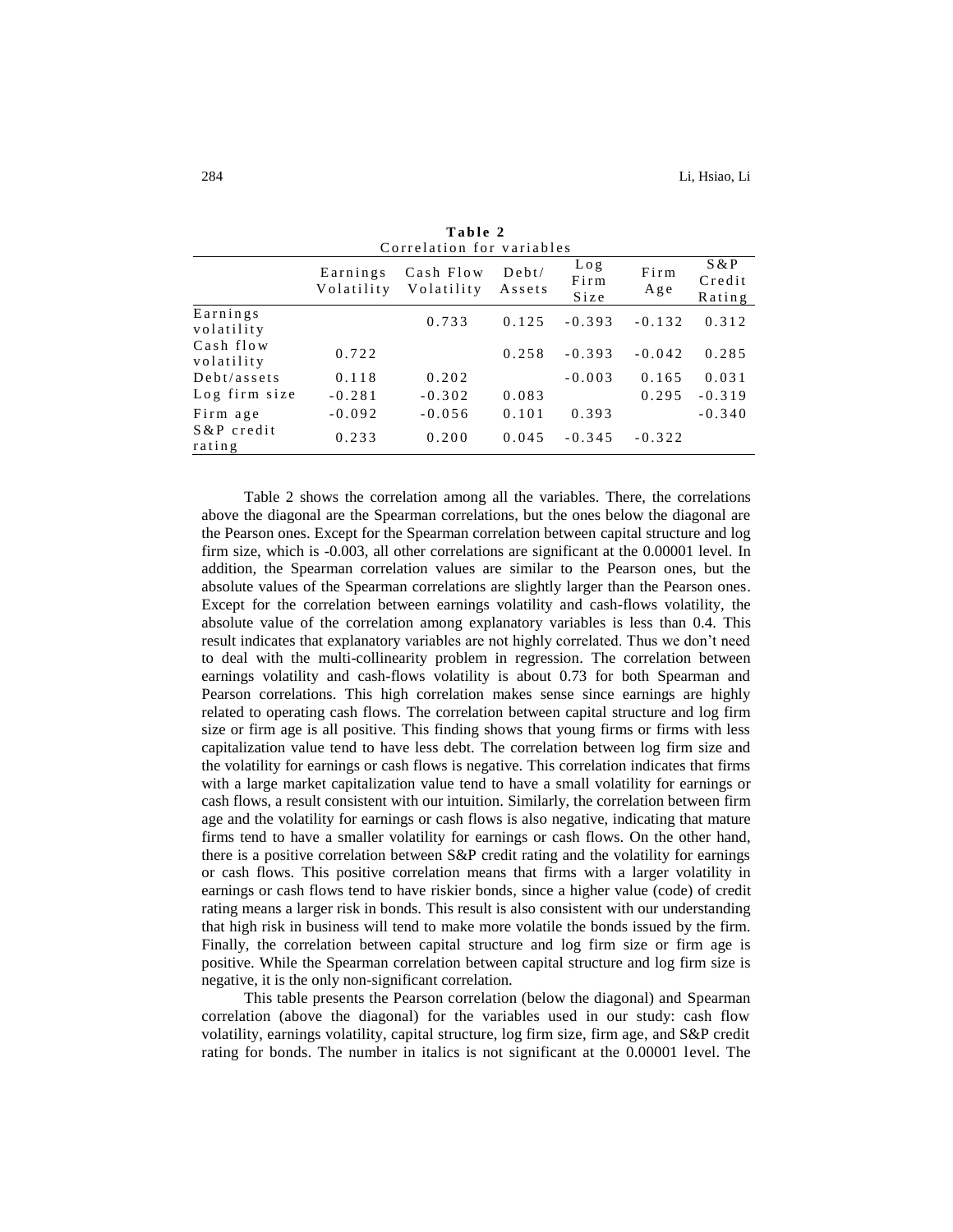volatility for future earnings and cash flows is measured over five years (year 1 to 5) at the beginning of each year. "Earnings" are annual earnings per share over future five years scaled by the one-year-ago stock price. "Cash flows" are operating cash flows (income before extraordinary items minus accruals) per share over future five years scaled by one-year-ago stock price. Capital structure is measured by the ratio of debt to asset. Log firm size is the natural logarithm of the firm's capitalization or market value of equity in million US dollars. Firm age is the number of months after its IPO. The S&P credit rating is the code number of rating assigned by S&P for the firm's long term bond, with 2 the code number for the triple A rating, 20 the code number for the triple C rating, and 27 the code number for the single D rating.

## **III. EMPIRICAL RESULTS**

Based on the panel data, we run the following regression model to examine the impact of capital structure and other firm characteristic variables on the volatility for future earnings or cash flows.

$$
Volit = b0 + b1CSTit + b2LGMit + b3AGEit + b4CRRit + \varepsilon it
$$
 (1)

where bo is the intercept, b1, b2, b3, and b4 are the coefficients for capital structure, log firm size, firm age and S&P credit rating, respectively, VOLit is the volatility for earnings or cash flows for stock i at the beginning of year t, CSTit is the capital structure for stock i at the beginning of year t, LGMit is the log market capitalization for stock i at the beginning of year t, AGEit is the firm age for stock i at the beginning of year t, CRRit is the S&P credit rating for the firm's long-term debt for stock i at the beginning of year t.

Table 3 represents the empirical results for regressing the volatility for earnings or cash flows on capital structure and other explanatory variables. Panel A shows the result for earnings volatility, but Panel B for cash-flows volatility. In Panel A, we first run univariate regression on capital structure, log firm size, firm age, and S&P credit rating, respectively. The table reports the estimates of the intercept and the coefficient, and the associated t-values, which are put in the beneath parenthesis. When the only explanatory variable is capital structure, which is represented by the ratio of debt to asset, the estimate of the coefficient is 0.068, with a t-value of 13.57, which is significant at the 0.0001 level. This result indicates that capital structure has a significant impact on the volatility for future earnings. More specifically, when a firm has more debt in place, the firm is likely to take more risky projects and future earnings thus become more volatile. In other words, when a firm increases its financial risk by issuing more debt, its future business risk will likely rise. This result is interesting since it is at odds with the traditional wisdom that business risk may have nothing to do with financial risk. In fact, we understand that for the same capital structure, the more risky the firm's business is, the larger the probability for the firm to default on its obligation for interest and principal payments, and the higher the firm's financial risk. However, this new finding shows that as business risk can affect financial risk, financial risk can also affect business risk.

Panel A also reports the impact of other three explanatory variables on the volatility for future earnings. Clearly, log firm size has the most significant impact on earnings volatility. The estimate of the coefficient is -0.016, with the largest t-value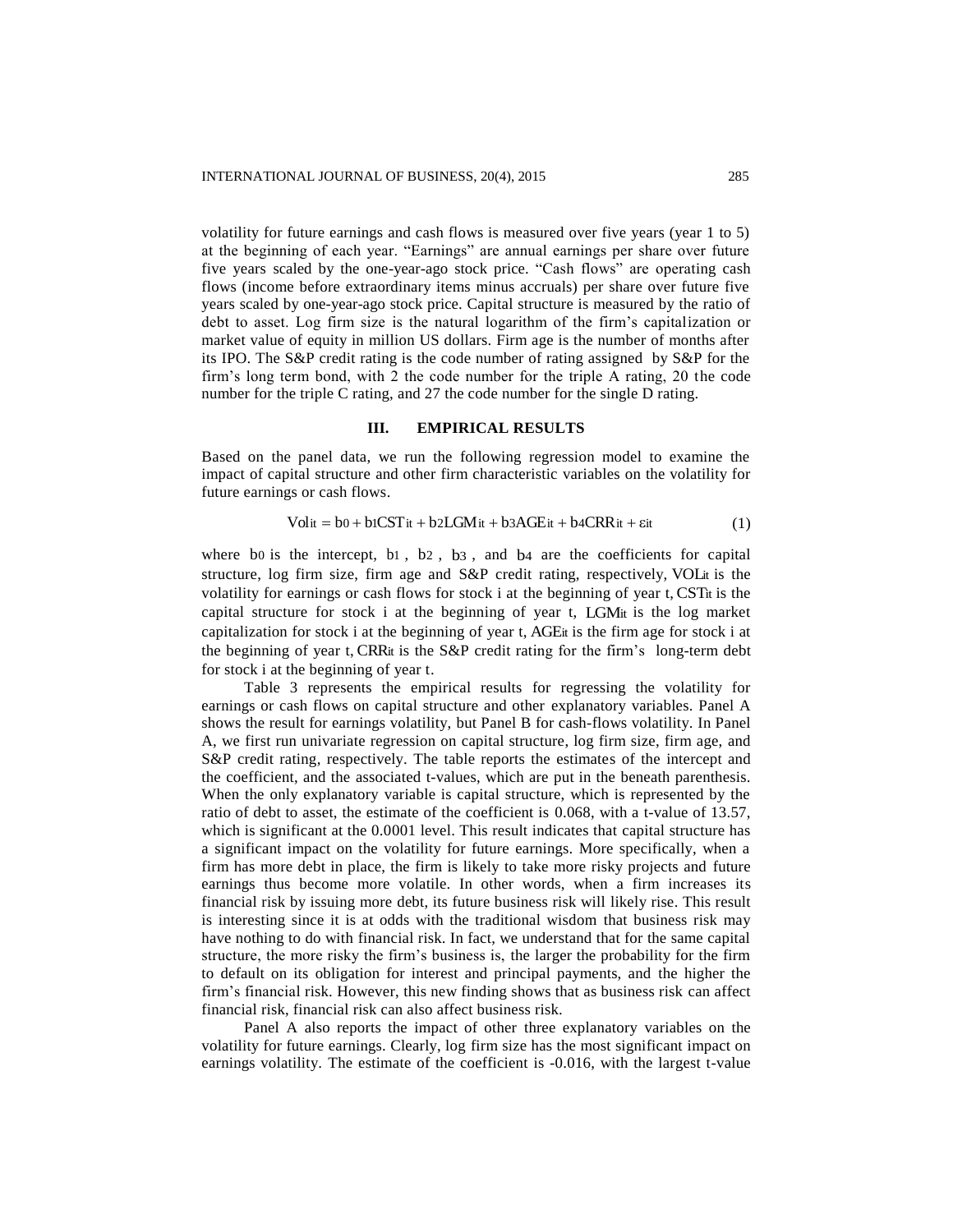of -33.91, significant at the 0.00001 level. This negative coefficient shows that large firms tend to have a smaller volatility for earnings. This finding is also consistent with the empirical finding in other studies (Adami et al. 2015). Like log firm size, firm age also has a similar impact on earnings volatility. That is, mature firms tend to have a smaller earnings volatility than young firms. Finally, the estimate of the coefficient for S&P credit rating is 0.008, with a t-value of 30.58, significant at the 0.00001 level. In the S&P credit rating for long corporate bonds, the bonds with the highest rating of triple A have a numerical value (code) of 2, a low rating of triple C a value of 20, and the lowest rating of D a value of 27. Based on this S&P bond rating, we understand that the lower the bond rating is, the larger the assigned numerical value, and the higher the financial risk for this bond. So the positive estimate of the coefficient for S&P credit rating indicates that bonds with a lower credit rating tend to have a larger volatility for future earnings. This finding is consistent with our understanding about the relationship between bond rating and earnings. In general, if the firm's bond has a low rating, one of the possible factors is the high risk of the business for this firm. A high-risk business is certainly associated with a large volatility for earnings.

The univariate regression results discussed above show that capital structure, firm size, firm age or S&P credit rating can each significantly affect the volatility for future earnings. Next, we run the multiple regression specified in question (1) to understand whether or not the impact of capital structure on earnings volatility can be explained away by other three explanatory variables. The regression results are presented in the bottom two line of Panel A. As shown there, the estimates of coefficients for capital structure, log firm size, firm age and S&P credit rating are 0.005, -0.012, 0.000 and 0.004, respectively, with the corresponding t-values of 11.38, -21.71, -1.36, and 16.75. Except for firm age, the estimates of the coefficients for other three explanatory variables are significant at the 0.00001 level. Clearly, when we consider other explanatory variables in regression, capital structure still significantly affects the volatility for future earnings. Therefore, the financial risk that is associated with capital structure affects the business risk that is related to the volatility for future earnings. This result presents a strong empirical evidence that financial risk can affect future business risk, since the firms with a high capital structure tend to take more risky projects, which will cause the future earnings to become more volatile.

Panel B of Table 3 reports the empirical results for the impact of capital structure on the volatility for future cash flows. As shown there, we have very similar results in both the univariate and multivariate regression: capital structure can significantly affect the volatility for future cash flows.

In Panels A and B of Table 3, capital structure is represented by the ratio of debt to asset, and we find out that capital structure has a significant impact on future earnings or cash flows volatility. However, when we use the ratio of debt to firm value to represent capital structure, we still obtain very similar results in both the univariate and multivariate regression exercises. For simplicity of exposition, we don't report the results, but interested readers are welcome to ask for the detailed empirical results. Therefore, it doesn't matter how capital structure is represented, our empirical finding shows that capital structure can significantly affect the volatility for future earnings or cash flows.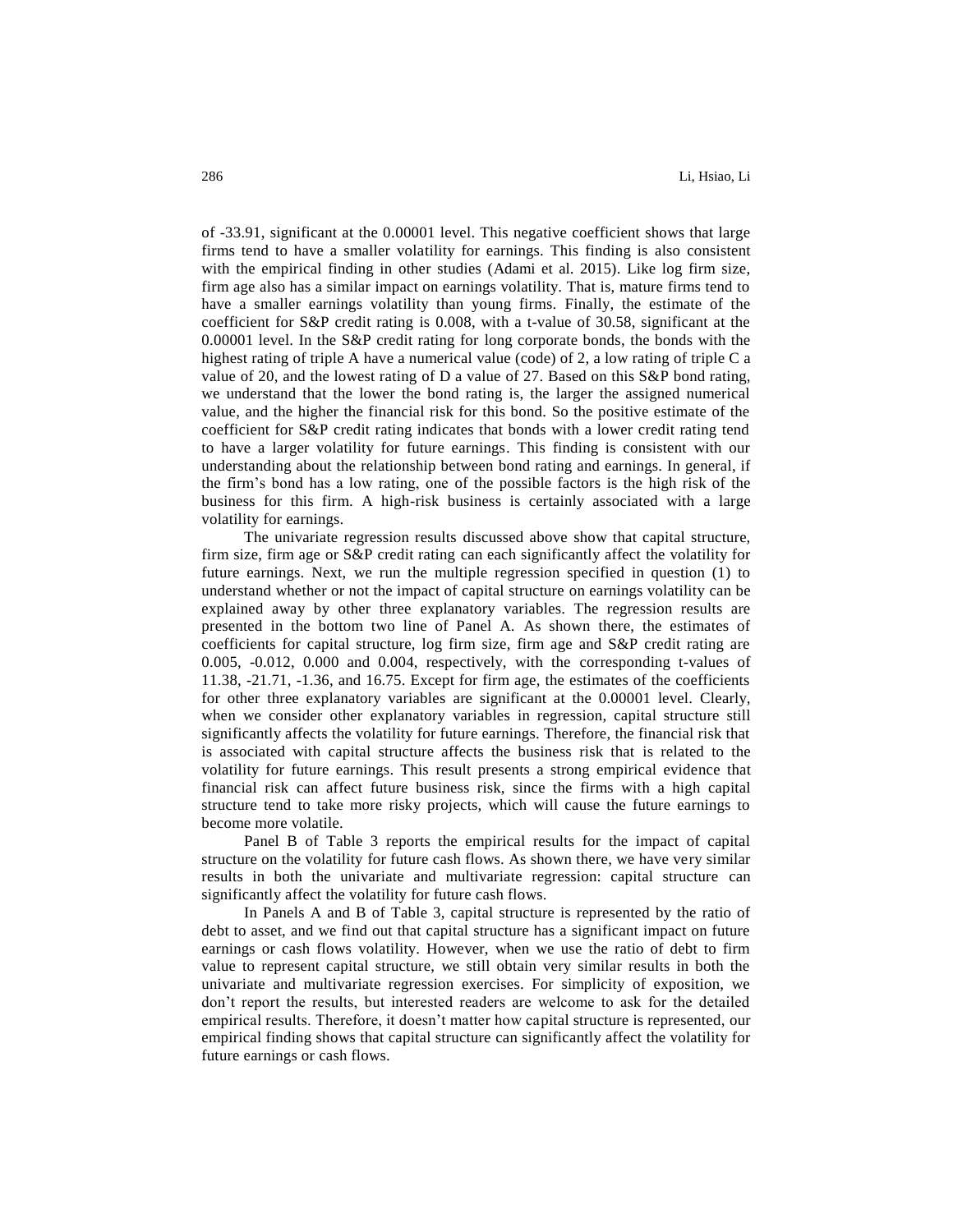| Panel A: Earnings volatility |            |            |            |         |                     |  |
|------------------------------|------------|------------|------------|---------|---------------------|--|
| Intercept                    | Debt/asset | Log firm   | Firm age   | Credit  | Adj. R <sup>2</sup> |  |
|                              |            | size       |            | rating  |                     |  |
| 0.030                        | 0.07       |            |            |         | 1.2%                |  |
| (10.37)                      | (13.57)    |            |            |         |                     |  |
| 0.174                        |            | $-0.02$    |            |         | $7.2\%$             |  |
| (53.18)                      |            | $(-33.91)$ |            |         |                     |  |
| 0.087                        |            |            | $-0.00$    |         | 2.1%                |  |
| (60.59)                      |            |            | $(-17.74)$ |         |                     |  |
| $-0.016$                     |            |            |            | 0.01    | $6.0\%$             |  |
| $(-5.71)$                    |            |            |            | (30.58) |                     |  |
| 0.015                        |            |            |            |         | 5.9%                |  |
| (7.65)                       |            |            |            |         |                     |  |
| 0.069                        | 0.06       | $-0.01$    | 0.00       | 0.00    |                     |  |
| (11.93)                      | (11.38)    | $(-21.71)$ | $(-1.36)$  | (16.75) | 10.2%               |  |

Table 3 Regression results

|  |  | Panel B: Cash flow volatility |
|--|--|-------------------------------|

| Intercept | Debt/asset | Log firm   | Firm age   | Credit  | $Adi \cdot R^2$ |  |  |  |
|-----------|------------|------------|------------|---------|-----------------|--|--|--|
|           |            | size       |            | rating  |                 |  |  |  |
| 0.035     | 0.12       |            |            |         | 2.1%            |  |  |  |
| (6.99)    | (17.98)    |            |            |         |                 |  |  |  |
| 0.363     |            | $-0.04$    |            |         | 12.3%           |  |  |  |
| (65.64)   |            | $(-45.51)$ |            |         |                 |  |  |  |
| 0.153     |            |            | $-0.00$    |         | 1.9%            |  |  |  |
| (61.17)   |            |            | $(-16.75)$ |         |                 |  |  |  |
| 0010      |            |            |            | 0.01    | $3.5\%$         |  |  |  |
| (1.91)    |            |            |            | (23.04) |                 |  |  |  |
| 0.036     |            |            |            |         |                 |  |  |  |
| (10.89)   |            |            |            |         | 4.9%            |  |  |  |
| 0.254     | 0.14       | $-0.04$    | 0.00       | 0.00    |                 |  |  |  |
| (25.87)   | (17.32)    | $-38.08$   | (2.78)     | (4.20)  | 14.4%           |  |  |  |

This table presents the univariate and multivariate regression results for regressing the volatility for future earnings or future cash flow on capital structure, log firm size, firm age, and S&P credit rating for bonds. Panel A is for earnings volatility, and Panel B for cash flows volatility. The volatility for future earnings and cash flows is measured over five years (year 1 to 5) at the beginning of each year. "Earnings" are annual earnings per share over future five years scaled by the oneyear-ago stock price. "Cash flows" are operating cash flows (income before extraordinary items minus accruals) per share over future five years scaled by oneyear-ago stock price. Capital structure is measured by the ratio of debt to asset. Log firm size is the natural logarithm of the firm's capitalization or market value of equity in million US dollars. Firm age is the number of months after its IPO. The S&P credit rating is the code number of rating assigned by S&P for the firm's long term bond, with 2 the code number for the triple A rating, 20 the code number for the triple C rating, and 27 the code number for the single D rating.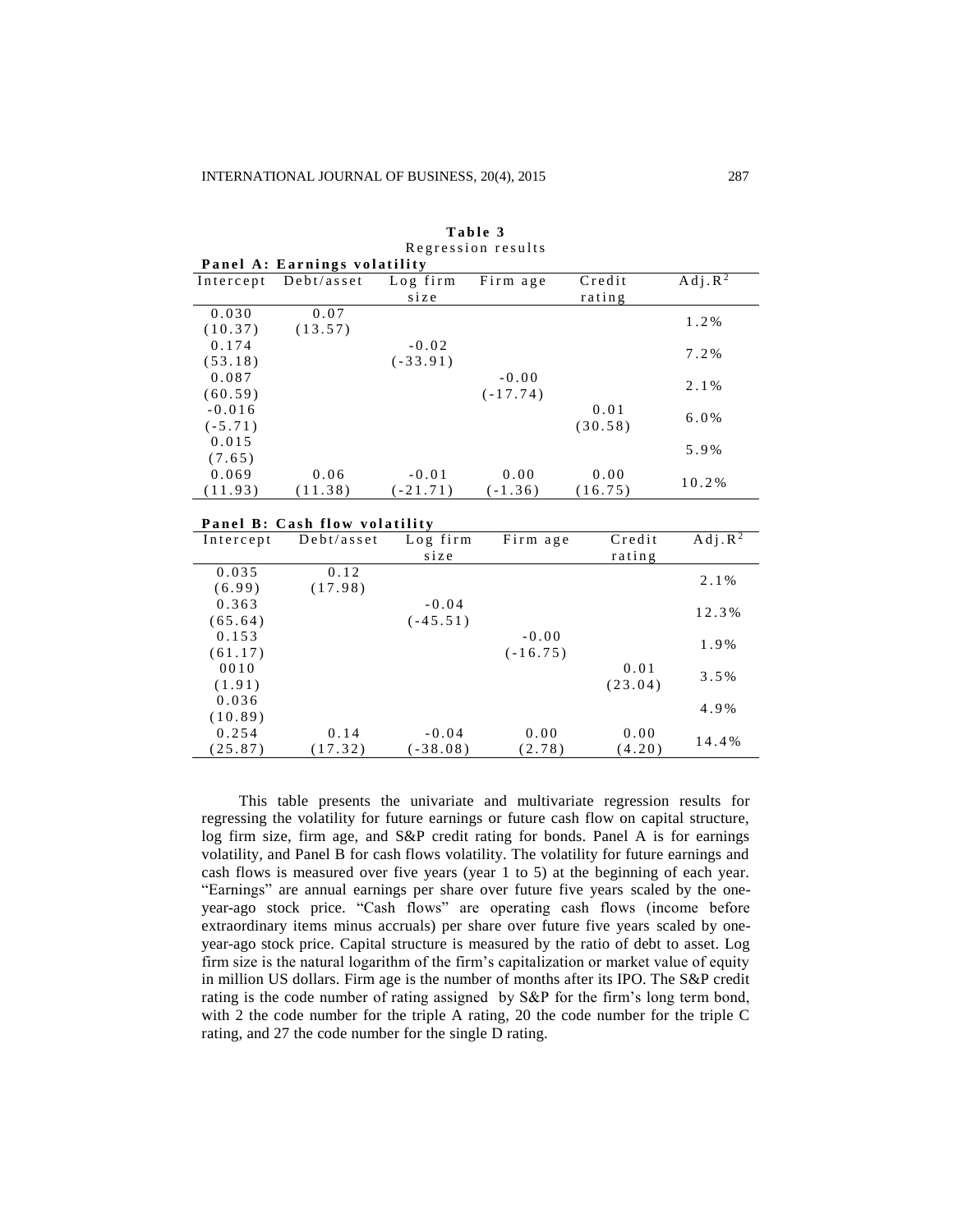### **IV. THE POSSIBLE ECONOMIC INTUITION**

In the previous section, we have discussed the empirical evidence that capital structure can significantly affect the volatility for future earnings or cash flows. In other words, firms with a higher capital structure are likely to take more risky projects or financial risk can affect future business risk. In this section, we explore the possible economic intuition behind this empirical finding.

Smith and Warner (1979), Jensen and Meckling (1976), and Galai and Masulis (1976) all argue that a higher capital structure will likely result in a wealth transfer from debtholders to stockholders and thus debt value will be reduced. As shown in detail in Merton (1973), equity can be regarded as a call option written on firm value, which is also asset value, since there is no corporate tax considered there. On the other hand, when debtholders lend their money to a firm, they seem to sell shareholders a put option written on firm value, and the value of the risky debt is the value of risk-free debt minus the value of this put option. Thus, after debt is issued, shareholders have an incentive to take more risky projects to increase the volatility of future earnings or cash flows. This increased volatility will tend to increase the volatility for firm value and thus increase the value of both call and put options, a result that equity value will be increased but debt value decreased. This effect will thus transfer wealth from bondholders to shareholders.

On the surface, our empirical finding is closely related to the agency theory discussed above, since our empirical result clearly shows that once firms have a lot of debt in place, the financial managers working in the firms are likely to take more risky projects such that equity value is increased but debt value decreased. However, we cannot make such a conclusion that our empirical finding directly or indirectly supports agency theory or agency theory provides the economic intuition<sup>2</sup> for our empirical findings for the following reason. In the financial market, bond investors are rational. If they know in advance that once firms get funds from them, firms will take more risky projects to reduce their wealth, they will certainly place some terms or constraints in the bond covenant or in the contract for financial managers to prevent this wealth transfer from happening. As a result, to pin down whether or not high capital structure will give financial managers an incentive to take more risky projects to increase firm value volatility and thus transfer wealth, we have to consider the bond covenant and the contract for financial managers. After these two factors are controlled for in regression, if we can still obtain similar empirical finding, we can be confident to argue that the wealth-transfer effect is the economic reason behind this empirical finding.

Since we don't have access to the data for bond covenants and contracts for financial managers, we cannot make a final conclusion on the true economic intuition behind our empirical results in this paper. Nevertheless, this empirical finding presents a wonderful opportunity for researchers to further investigate what is the economic intuition behind this empirical result.

#### **V. CONCLUSIONS**

In corporate finance, capital structure is one important research topic, which has been extensively studied in the literature. While previous research has addressed research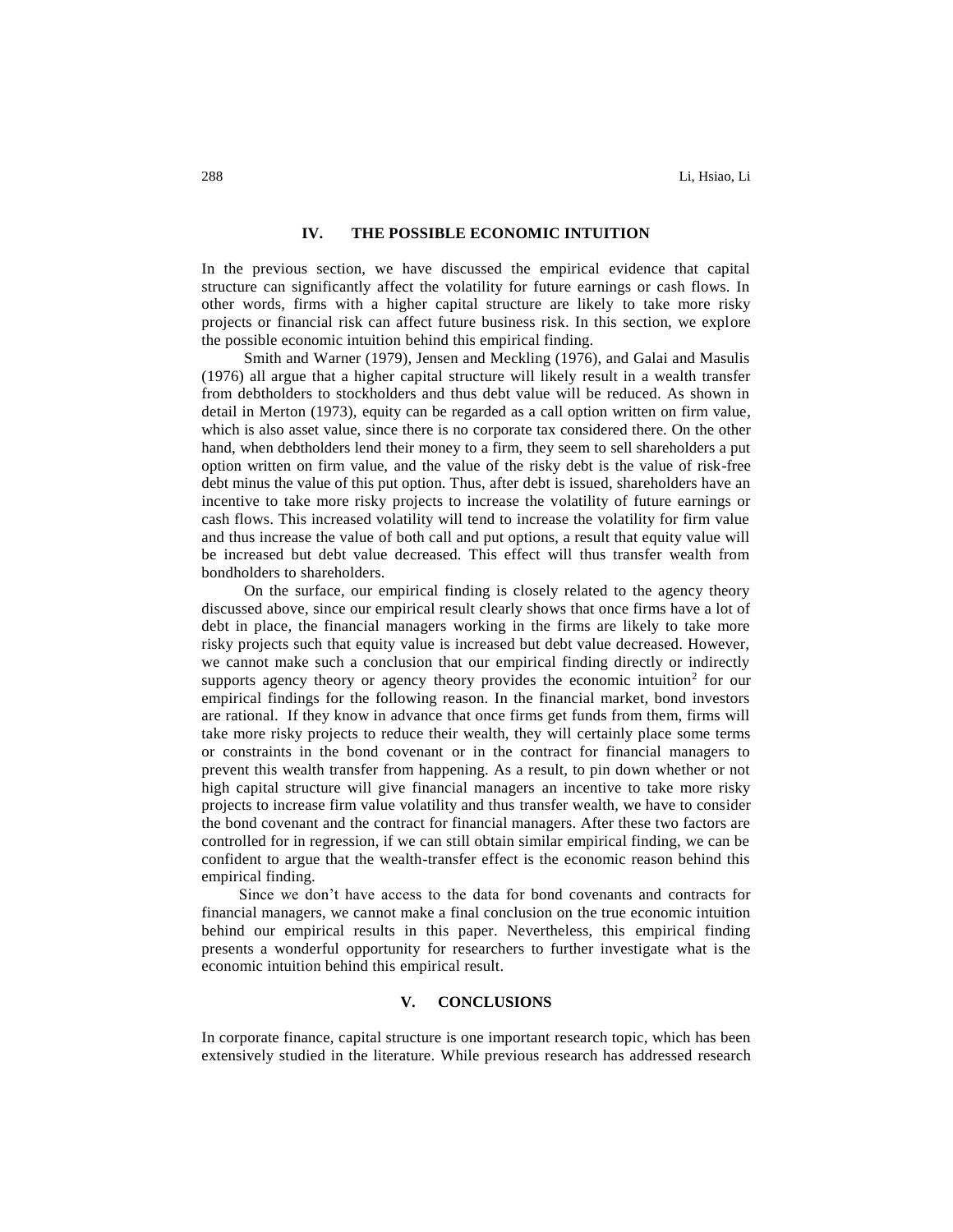questions such as the optimal capital structure, the determinants of the optimal capital structure, the impact of capital structure on both contemporaneous and future stock returns, the associated agency costs, etc., this paper addresses a totally different research question: how does capital structure affect the risk of the future projects taken by a firm or can financial risk affect future business risk?

In this paper, we use panel data analysis to investigate the impact of capital structure on the volatility for future earnings or cash flows. We find out that firms with high capital structure are likely to take more risky projects. Thus a higher capital structure tends to lead to a larger volatility for future earnings or cash flows. This finding is interesting in that as business risk can affect financial risk, financial risk can also affect business risk, a result that has not been examined in the previous research.

We argue that the agency theory about wealth-transfer from debtholders to stockholders could be a possible economic intuition behind our empirical finding. We have emphasized that this is just a possible economic intuition, unless we obtain similar results in our analysis after controlling for the two closely related variables, which are the bond covenant and the contract for financial managers. Since we don't have access to these data, we cannot complete our analysis to pin down the exact economic reason for the empirical result obtained in this paper. However, this in conclusion provides future researchers with an opportunity to further investigate the economic reason for the impact of financial risk on business risk.

#### **REFERENCES**

- Adami, R., O. Gough, Y.Z. Muradoglu, and S. Sivaprasad, 2015. "How Does A Firm's Capital Structure Affects Stock Performance?" *Frontiers in Finance and Economics*, 12(1), 1-31.
- Ahmeti, F., and B. Prenaj, 2015, "A Critical Review of Modigliani and Miller's Theorem of Capital Structure," *International Journal of Economics, Commerce and Management*, III (6), 914-924.
- Baker, M., and J. Wurgler, 2002, "Market Timing and Capital Structure," *Journal of Finance*, 57(1), 2-32.
- Bessembinder, H., K.M. Kahle, W.F. Maxwell, and D. Xu, 2009, "Measuring Abnormal Bond Performance," *Review of Financial Studies*, 22(10), 4219-4258.
- Bhandari, L.C. 1988, "Debt Equity Ratio and Expected Common Stock Returns: Empirical Evidence", *Journal of Finance*, 43(2), 507-528.
- Billett, M.T., T.H.D. King and D.C. Mauer, 2005, "Bondholder Wealth Effects in Mergers and Acquisitions: New Evidence from the 1980s and 1990s," *Journal of Finance*, 59(1), 107-135.
- Galai, D., and R.W. Masulis, 1976. "The Option Pricing Model and the Risk Factor of Stock," *Journal of Financial Economics*, 3(1), 53-81.
- Graham, J.R., and M. Leary, 2011, "A Review of Empirical Structure Research and Directions for the Future," *Annual Review of Financial Economics*, 3, 309-345.
- Hirshleifer, D., K. Hou, S.H. Teoh and Y. Zhang, 2004, "Do Investors Overvalue Firms with Bloated Balance Sheets?" *Journal of Accounting and Economics*, 38, 297-331.
- Hovakimian, A., T. Opler, and S. Titman, 2001, "The Debt-equity Choice," *Journal of Financial and Quantitative Analysis*, 36(1), 1-24.